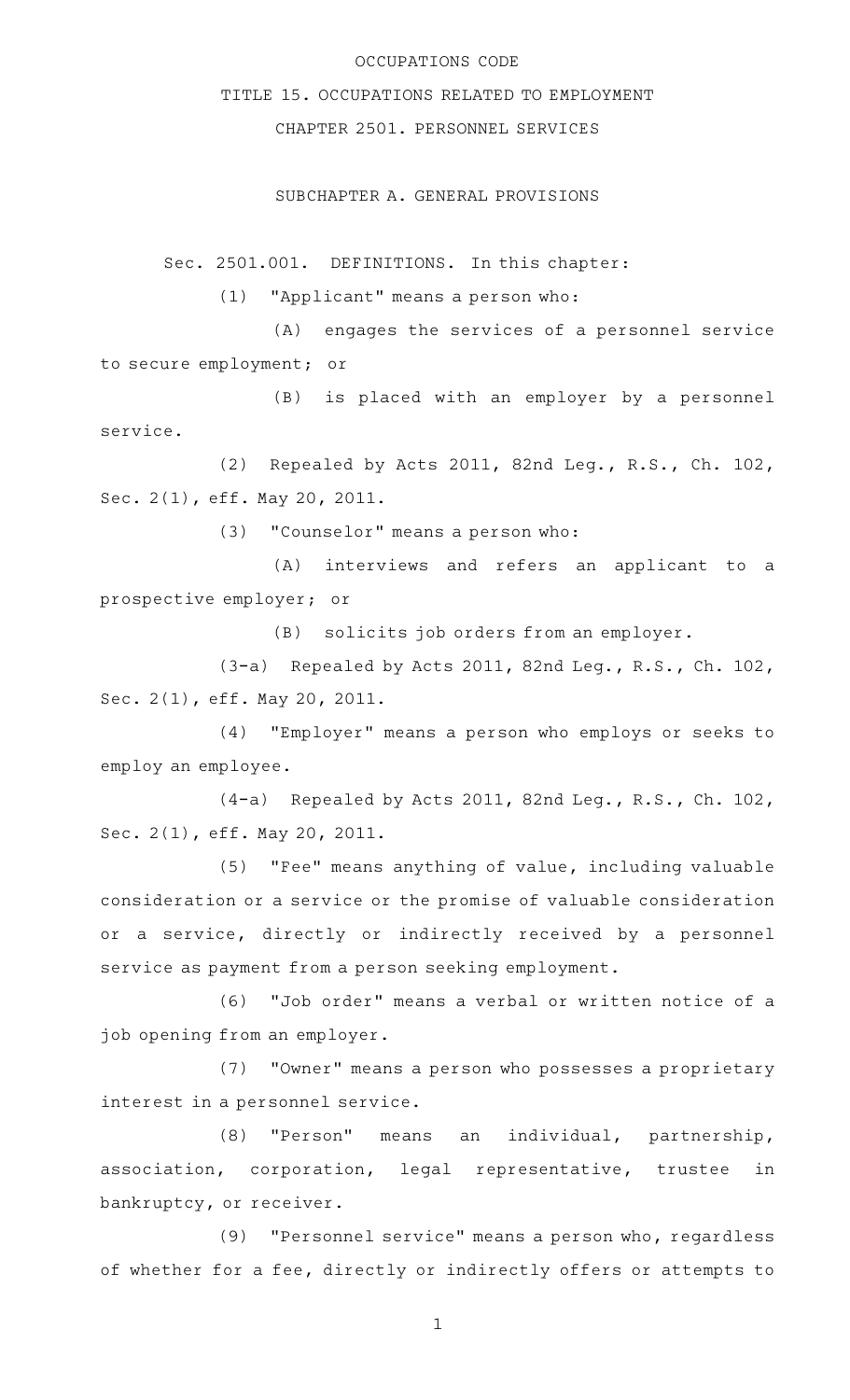obtain permanent employment for an applicant or obtains or attempts to obtain a permanent employee for an employer. The term does not include a newspaper of general circulation or other publication that primarily communicates information, other than information relating to employment positions, and that does not claim to adapt the information provided to the needs or desires of an individual applicant. The term includes a person who offers the facilities of or advertises as:

- $(A)$  an executive search or consulting service;
- $(B)$  an out-placement service;
- (C) an overseas placement service;
- (D) a job listing service;
- (E) a personnel consulting service; or

(F) a resume service that provides job market investigation, research, or evaluation.

(10) "Service file" means a job order, resume, application, workpaper, or other record containing information relating to:

- $(A)$  an applicant;
- $(B)$  an employer;
- (C) an employment position; or
- (D) the operation of a personnel service.

Added by Acts 2001, 77th Leg., ch. 1421, Sec. 6, eff. June 1, 2003. Amended by Acts 2003, 78th Leg., ch. 816, Sec. 11.001, eff. Sept. 1, 2003.

## Amended by:

Acts 2011, 82nd Leg., R.S., Ch. 102 (S.B. [1168\)](http://www.legis.state.tx.us/tlodocs/82R/billtext/html/SB01168F.HTM), Sec. 2(1), eff. May 20, 2011.

Acts 2011, 82nd Leg., R.S., Ch. 565 (H.B. [3167\)](http://www.legis.state.tx.us/tlodocs/82R/billtext/html/HB03167F.HTM), Sec. 2.02(1), eff. September 1, 2011.

Sec. 2501.002. EXCEPTION. This chapter does not apply to:

 $(1)$  a personnel service operated by the United States, this state, or a municipality of this state;

(2) a personnel service operated by a person who does not assess a fee if the personnel service is operated in conjunction with the person's own business exclusively to employ help for that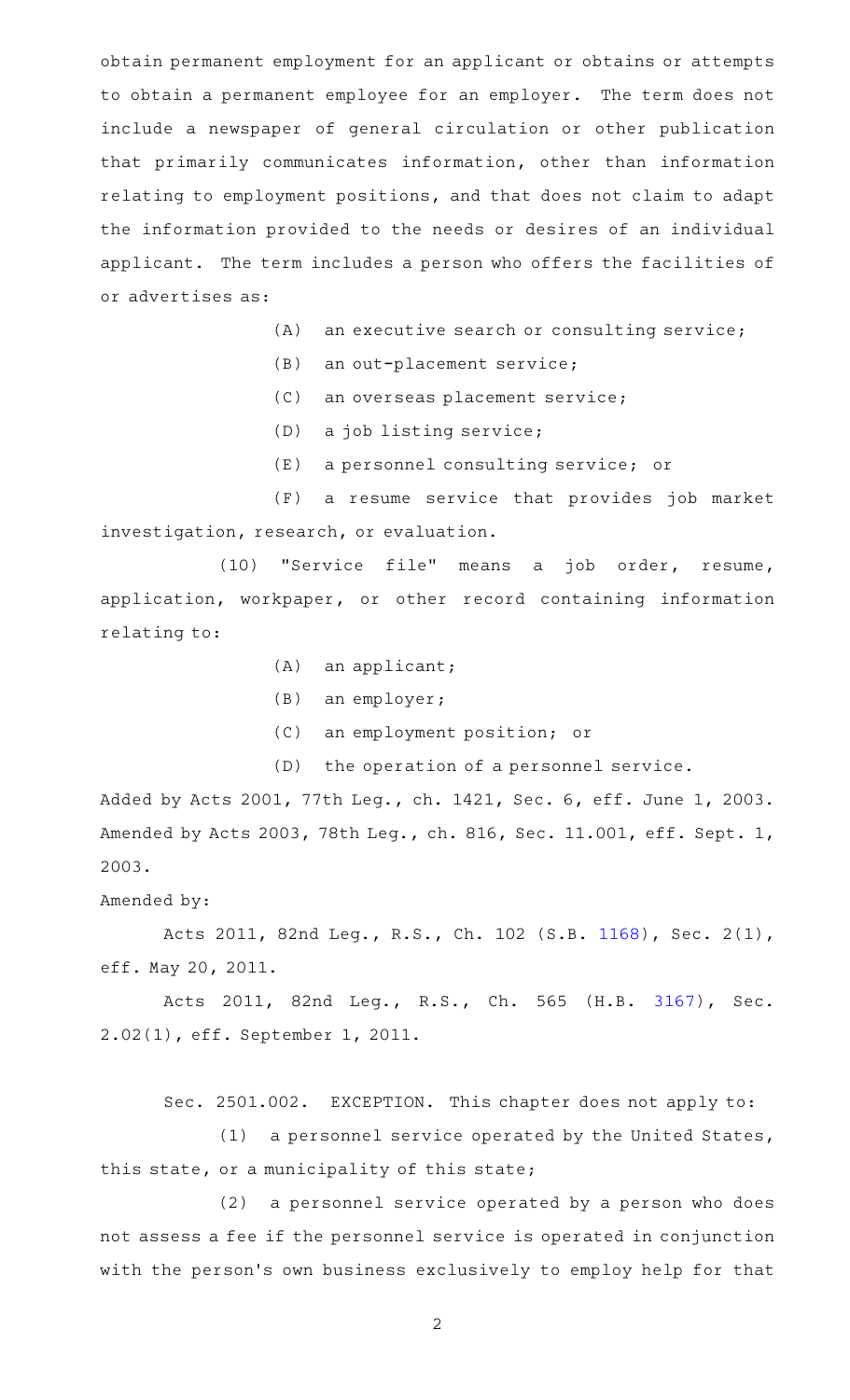business;

(3) a labor union; or

(4) a professional counselor licensed under Chapter [503.](http://www.statutes.legis.state.tx.us/GetStatute.aspx?Code=OC&Value=503)

Added by Acts 2001, 77th Leg., ch. 1421, Sec. 6, eff. June 1, 2003.

### SUBCHAPTER C. PROHIBITED PRACTICES

Sec. 2501.101. PROHIBITED PRACTICES. (a) An owner, operator, counselor, agent, or employee of a personnel service may not:

(1) share or attempt to share a fee paid by a person seeking employment or an employer with an employer or an agent or employee of an employer or another person provided services by the personnel service;

 $(2)$  make or cause to be made a false promise, misrepresentation, or misleading statement or give or cause to be given misleading information to an applicant;

(3) refer an applicant to an employer unless the personnel service has a job order for the referral;

(4) advertise a position unless the personnel service has a job order verifiable by the employer;

(5) procure or attempt to procure the discharge of a person from the person's current employment;

(6) induce, solicit, or attempt to induce or solicit an employee to terminate current employment in order to obtain new employment if the current employment was obtained through that personnel service or a personnel service that has a common ownership with that personnel service unless the employee initiates the new contact;

(7) deliver, disclose, distribute, or otherwise communicate to or receive from a person a service file or information contained in a service file, except as authorized by the personnel service that owns the file;

 $(8)$  advertise in any medium, including a newspaper, trade publication, billboard, radio, television, card, printed notice, circular, contract, letterhead, or any other material made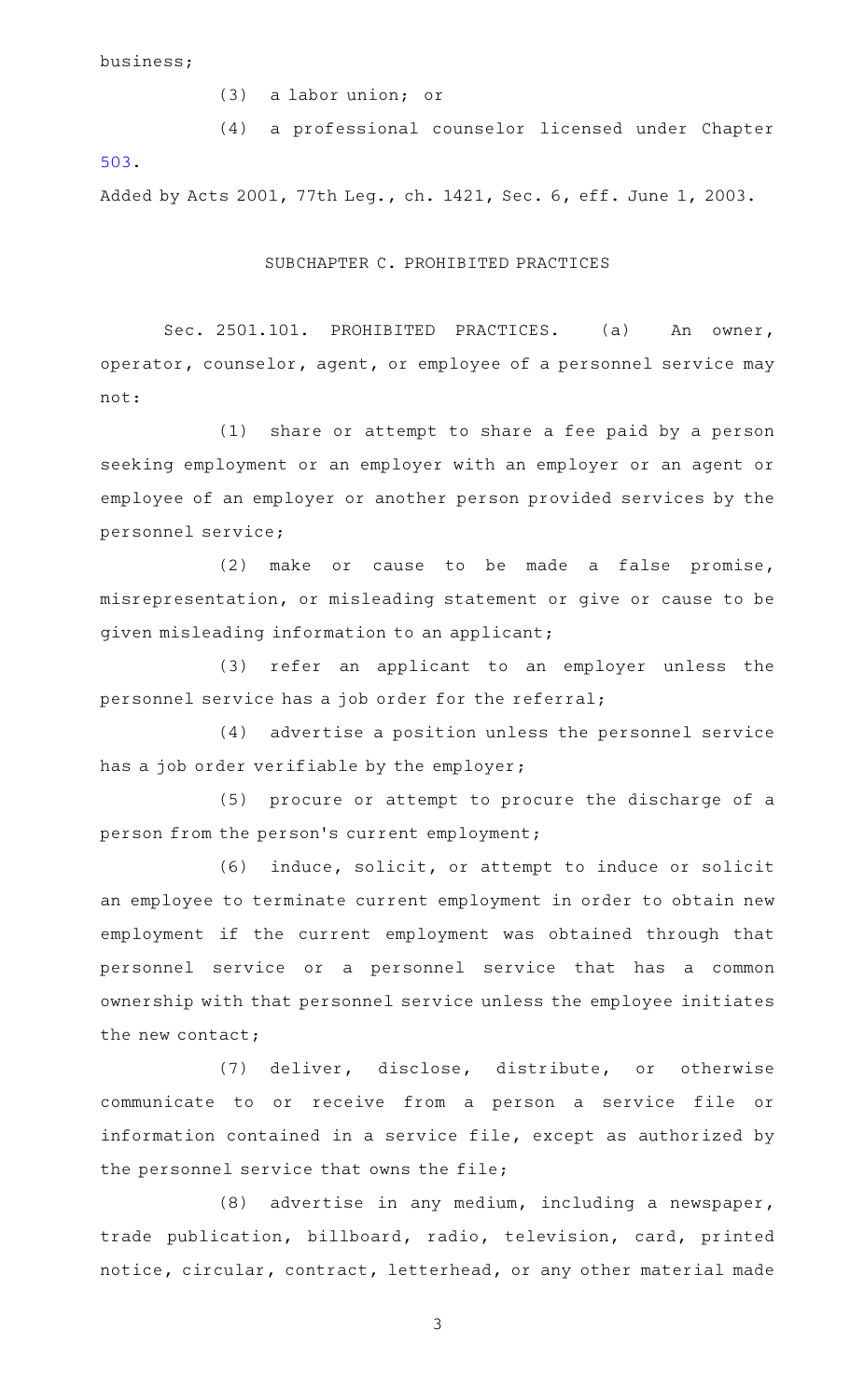for public distribution, except an envelope, without clearly stating that the advertisement is by a firm providing a private personnel service;

(9) refer an applicant to a place where the personnel service has knowledge of the existence of a strike or lockout unless the personnel service informs the applicant in writing of the strike or lockout before the referral is made; or

(10) refer an applicant to employment harmful to the applicant 's health or morals if the personnel service has knowledge of the harmful condition.

(b) An employer or a person seeking employment may not:

(1) make a false statement or conceal any material fact to obtain an employee or employment by or through a personnel service; or

(2) share or attempt to share with a person subject to this chapter a fee paid or another payment made for the services of a personnel service.

Added by Acts 2001, 77th Leg., ch. 1421, Sec. 6, eff. June 1, 2003.

Sec. 2501.102. IMPOSITION OF FEE PROHIBITED BEFORE EMPLOYMENT OFFER ACCEPTED. Notwithstanding any refund policy, an owner, operator, counselor, agent, or employee of a personnel service may not impose a fee on an applicant until the applicant accepts an offer of employment resulting from an employment referral made by the personnel service.

Added by Acts 2001, 77th Leg., ch. 1421, Sec. 6, eff. June 1, 2003.

Sec. 2501.103. CHARGING OF FEE IN EXCESS OF CERTAIN AMOUNT PROHIBITED IF EMPLOYMENT TERMINATED. An owner, operator, counselor, agent, or employee of a personnel service may not charge an applicant a fee that exceeds 20 percent of the applicant 's gross wages if:

(1) the employment accepted by the applicant as a result of a referral by the personnel service lasts less than 30 days; and

(2) the applicant terminates the employment for good cause.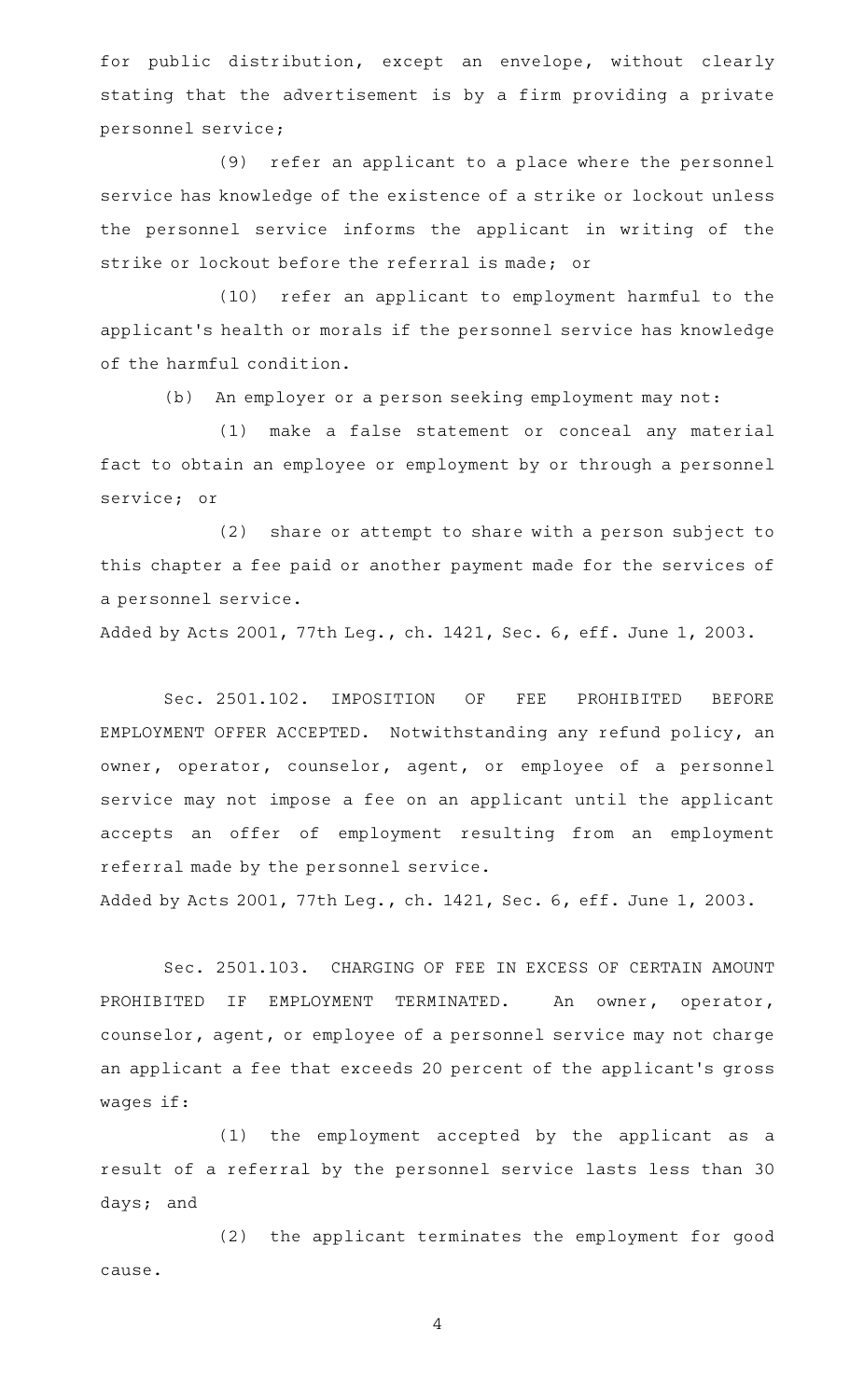## SUBCHAPTER E. CIVIL LIABILITY

Sec. 2501.201. LIABILITY FOR DAMAGES. (a) In this section, "knowingly" means actual awareness of the act or practice that is the alleged violation. Actual awareness may be inferred if any objective manifestation indicates that the person acted with actual awareness.

(b) A person who violates this chapter is liable to a person adversely affected by the violation for:

(1) actual damages; or

(2) if the person adversely affected establishes that the violation was committed knowingly, three times the amount of actual damages.

(c) Repealed by Acts 2011, 82nd Leg., R.S., Ch. 102, Sec. 2(2), eff. May 20, 2011.

Added by Acts 2001, 77th Leg., ch. 1421, Sec. 6, eff. June 1, 2003. Amended by:

Acts 2011, 82nd Leg., R.S., Ch. 102 (S.B. [1168\)](http://www.legis.state.tx.us/tlodocs/82R/billtext/html/SB01168F.HTM), Sec. 2(2), eff. May 20, 2011.

Acts 2011, 82nd Leg., R.S., Ch. 565 (H.B. [3167\)](http://www.legis.state.tx.us/tlodocs/82R/billtext/html/HB03167F.HTM), Sec. 2.02(2), eff. September 1, 2011.

Sec. 2501.202. INJUNCTION AND OTHER REMEDIES. A plaintiff in an action filed under Section [2501.201](http://www.statutes.legis.state.tx.us/GetStatute.aspx?Code=OC&Value=2501.201) may obtain:

(1) an order enjoining the defendant from violating this chapter;

(2) any order necessary to restore to the plaintiff any property acquired by the defendant in violation of this chapter; or

(3) other relief the court considers proper, including:

 $(A)$  the appointment of a receiver if the judgment against the defendant is not satisfied within three months after the date of the final judgment; or

(B) an order enjoining the defendant from acting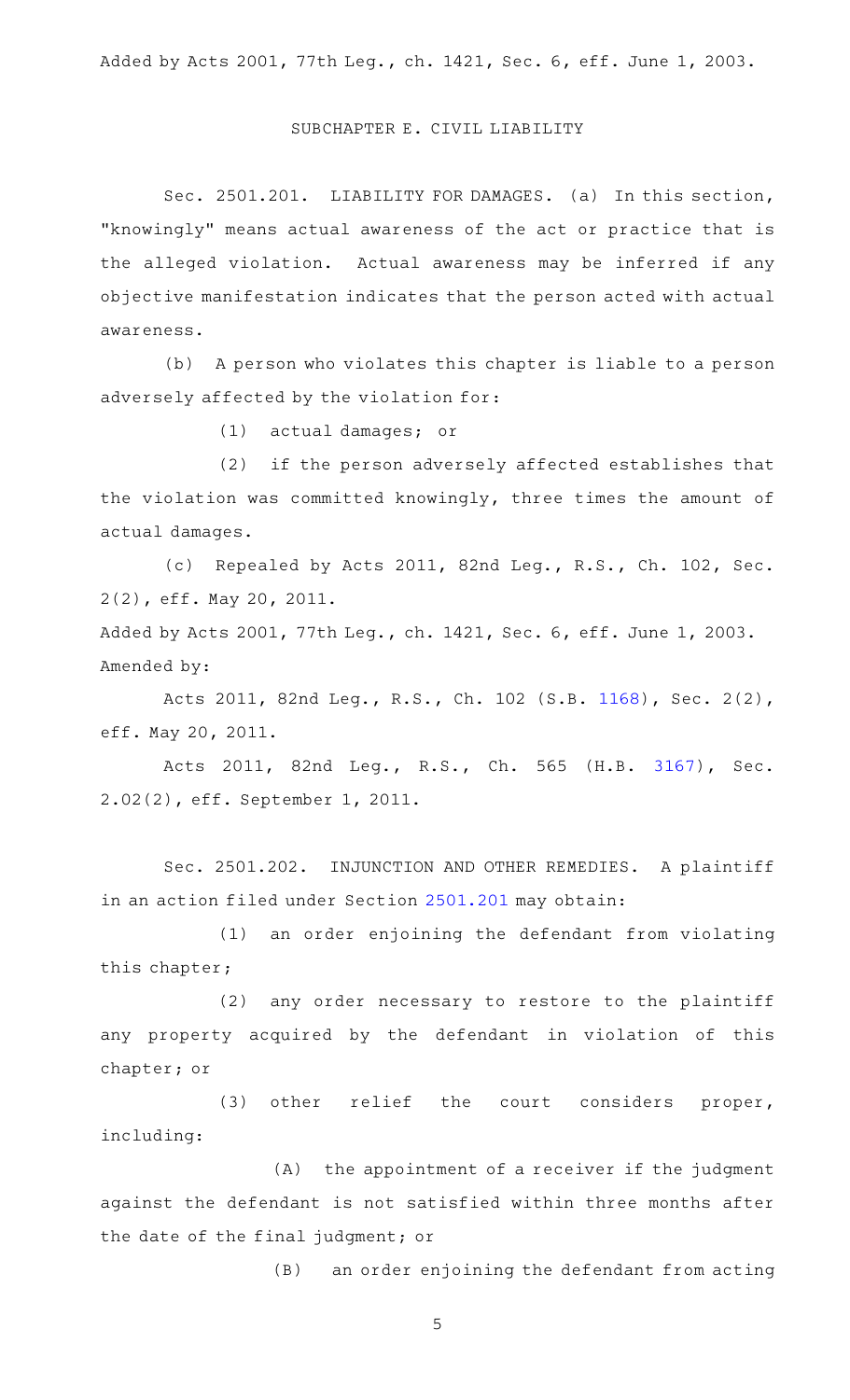as a personnel service.

Added by Acts 2001, 77th Leg., ch. 1421, Sec. 6, eff. June 1, 2003. Amended by:

Acts 2011, 82nd Leg., R.S., Ch. 102 (S.B. [1168](http://www.legis.state.tx.us/tlodocs/82R/billtext/html/SB01168F.HTM)), Sec. 1, eff. May 20, 2011.

Acts 2011, 82nd Leg., R.S., Ch. 565 (H.B. [3167\)](http://www.legis.state.tx.us/tlodocs/82R/billtext/html/HB03167F.HTM), Sec. 2.01, eff. September 1, 2011.

Sec. 2501.203. AWARD OF ATTORNEY'S FEES. (a) A plaintiff who prevails in an action filed under Section [2501.201](http://www.statutes.legis.state.tx.us/GetStatute.aspx?Code=OC&Value=2501.201) is entitled to receive court costs and reasonable and necessary attorney 's fees.

(b) On finding that an action filed under Section [2501.201](http://www.statutes.legis.state.tx.us/GetStatute.aspx?Code=OC&Value=2501.201) is groundless and was brought in bad faith or for the purpose of harassment, the court may award court costs and reasonable attorney 's fees to the defendant.

Added by Acts 2001, 77th Leg., ch. 1421, Sec. 6, eff. June 1, 2003.

Sec. 2501.204. DECEPTIVE TRADE PRACTICE. A violation of this chapter is a false, misleading, or deceptive act or practice within the meaning of Section [17.46](http://www.statutes.legis.state.tx.us/GetStatute.aspx?Code=BC&Value=17.46), Business & Commerce Code, and any public or private right or remedy authorized by Subchapter E, Chapter [17](http://www.statutes.legis.state.tx.us/GetStatute.aspx?Code=BC&Value=17), Business & Commerce Code, may be used to enforce this chapter.

Added by Acts 2001, 77th Leg., ch. 1421, Sec. 6, eff. June 1, 2003.

#### SUBCHAPTER F. PENALTIES

Sec. 2501.251. CRIMINAL PENALTY. (a) A person commits an offense if the person knowingly violates this chapter.

(b) An offense under this section is a Class A misdemeanor. Added by Acts 2001, 77th Leg., ch. 1421, Sec. 6, eff. June 1, 2003.

Sec. 2501.252. TRADE SECRET. A service file is a trade secret for purposes of Section [31.05](http://www.statutes.legis.state.tx.us/GetStatute.aspx?Code=PE&Value=31.05), Penal Code. Added by Acts 2001, 77th Leg., ch. 1421, Sec. 6, eff. June 1, 2003.